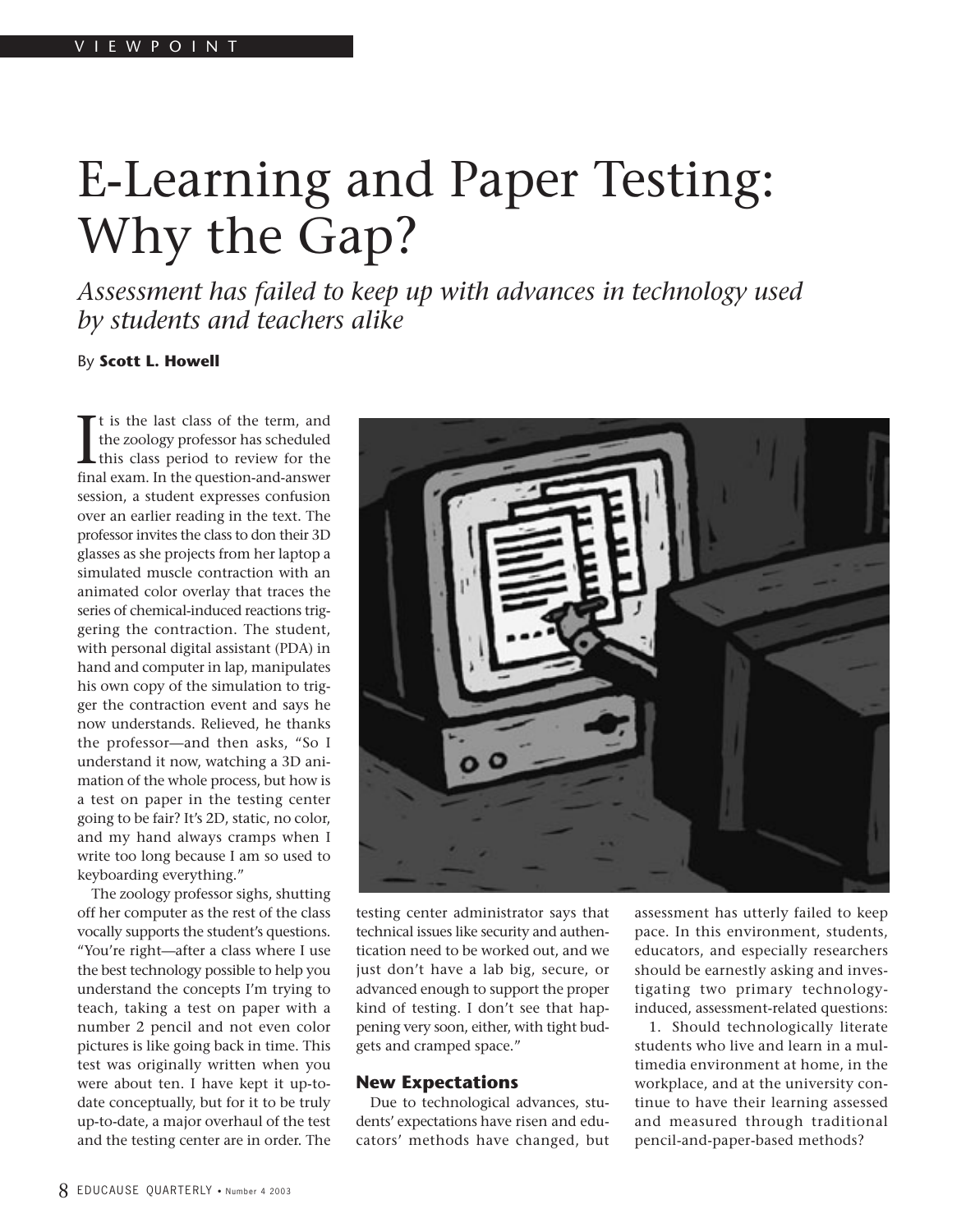2. Shouldn't our testing experts and researchers demand more alignment, or realignment, among learning objectives, instructional content, and assessment to ensure reliable and valid results now that technology has significantly altered at least one of the triad—presentation of the content?

## **The Gap**

"Online," "technologically-integrated," "multimedia-based," and "e-learning" are familiar terms that describe a new approach to instructional delivery. Studies show that faculty and universities are quickly adopting these delivery modes. Analysts of this growth estimate that online learning is increasing 30–40 percent annually and that almost all higher education institutions will soon have online programs.

As an example of this growth, Brigham Young University (BYU) had only 50 courses online in the year 2000; as of fall term, 2003, it is expected that nearly one-third (2,000 of 6,500) of course sections will be at least partially online. In fall 2002, 81 percent of BYU students reported taking one or more of these courses, which commonly include quizzes and assignments administered only online. However, during this same period (2000–2003), there has been no corresponding change in the number of paper-based exams (800,000) administered by the university testing center. In fact, the center administered only 2,400 computer-based exams, 0.3 percent of the total, in the year 2002.

As impressive and overwhelming as the proliferation of e-learning at our universities and schools appears to the public and educators, it doesn't appear to impress students. Diana Oblinger's article in *Educause Review* highlights research revealing that students feel their

teachers' use of technology is uninspiring; students consider themselves more Internet-savvy than their teachers; students report seeing better ways to use technology than do their teachers, … [and] their greatest use of technology is outside of school.<sup>1</sup>

Oblinger also noted a technological gap between high school students (Mil-

**The academic discipline of assessment and measurement is built on two foundational pillars: reliability and validity**

lennial students) and eighteen- to twenty-two-year-old (Gen-X) college students wherein 94 percent of the socalled Millennial students "use the Internet for school research; … 70 percent use instant messaging to keep in touch; and … 56 percent prefer the Internet to the telephone."2

Millennial students might be disappointed by the absence—or the uninspiring use—of technology to enhance instruction, but they also must be disappointed by the lagging use of technology to assess and measure their learning. In an informal survey conducted recently (March 2003) at BYU, 70 percent of the Gen-X respondents—who already lag behind the Millennial students in comfort with and use of computer technology—either "strongly agreed" or "agreed" with the following: "As instructors use more computers in teaching, they should also test more using computers, rather than with paper and pencil."

While it is apparent that our current students, and especially our future students, expect more technologyenhanced learning and assessment, another, more significant, concern exists: digital-age students actually perform better when they take tests on computer. Boston College Researchers Russell and Haney reported that

recent research shows that written tests taken on paper severely underestimate the performance of students accustomed to working on computers. The situation is analogous to testing the accounting skills of modern accountants, but restricting them to the use of an abacus for calculations.3

As disturbing as this finding might be, it should not be surprising that students perform better on computer-aided than hand-written assignments or examinations. Students spend more time on computers than writing by hand (which also means that their psychomotor development is more suited to keyboarding and less to handwriting). For a student accustomed to keyboarding papers, projects, and assignments, the fatigue factor of using a number 2 pencil to hand-write essays, responses, and optical mark responses (OMR) for one to three hours would be explanation enough for poorer test scores. One testing center administrator responding to an informal survey posted on the National College Testing Association (NCTA) listserv made this comment: "We need to give the students the best opportunity possible to demonstrate their proficiency."

## **Alignment**

The academic discipline of assessment and measurement is built on two foundational pillars: reliability and validity. The question we should ask about every test is, "How reliable and how valid is it?" Since no test will be completely reliable and perfectly valid, the test author's goal should always be to achieve as high a rate of predictability (reliability) and accuracy (validity) as possible.

Are paper-based testing practices reliable and valid for technologically sophisticated courses and students? One professor, quoting yet another professor, raised the reliability and validity question:

As the environment changes for the delivery of instruction, it is important to reevaluate the ways in which we assess the learning outcomes for students using this new format and develop and apply assessment techniques that are more consistent with the learning environment.4

Consistency or predictability (reliability) between learning and testing environments that capitalize on students' technological adroitness will yield more accurate (valid) results. And while psychometricians identify and define different types of validity, this argument for more consistency or predictability—while not exclusive to the